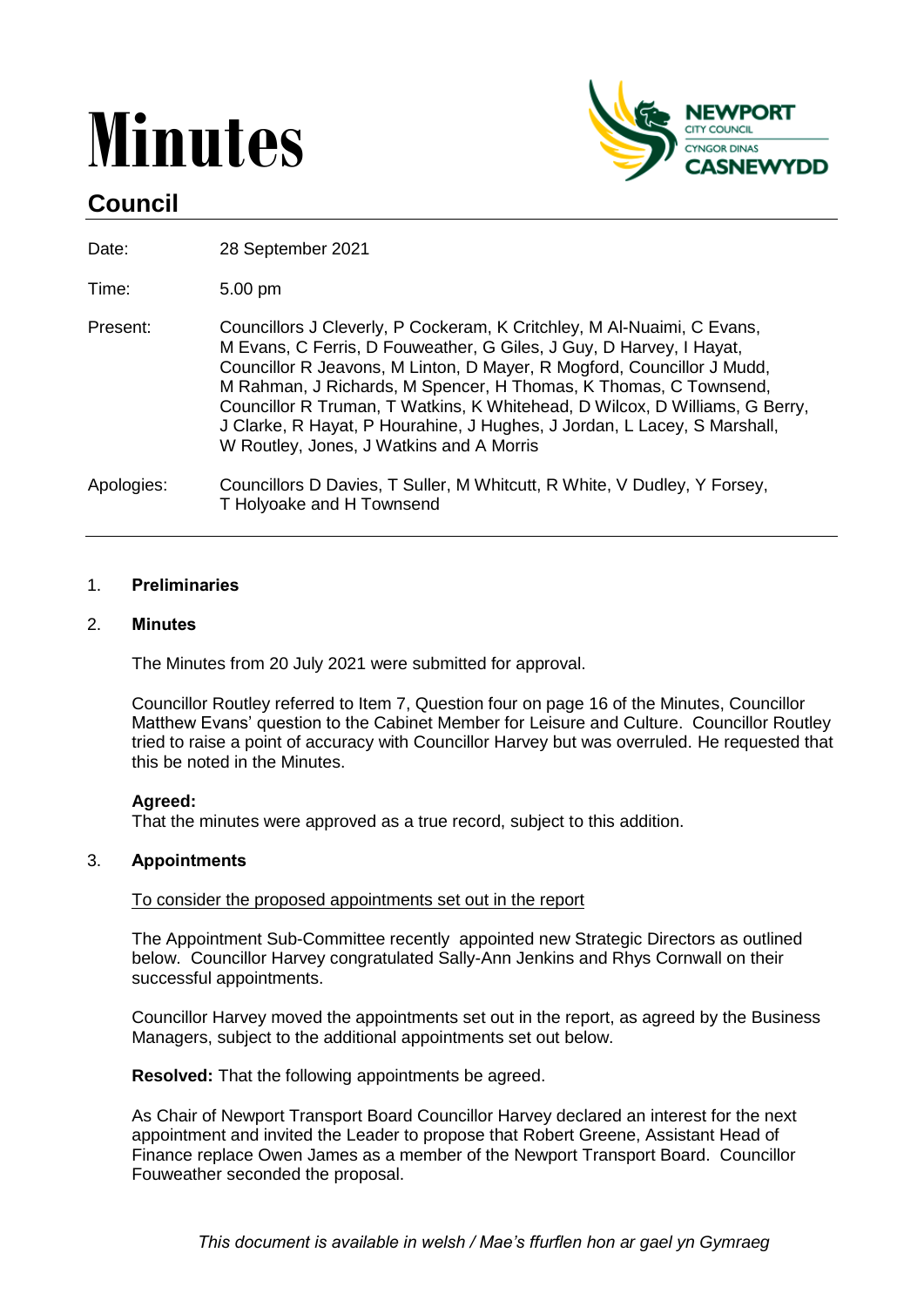# **Governing Body Appointments**

| <b>Governing Body</b>                | No of Vacancies /<br><b>Re-appointments</b> | <b>Nominations Received</b> |
|--------------------------------------|---------------------------------------------|-----------------------------|
| <b>Bassaleg School</b>               |                                             | David Williams              |
| <b>Bassaleg School</b>               | 1                                           | <b>Richard White</b>        |
| <b>Lliswerry High School</b>         | 1                                           | Roger Jeavons               |
| <b>St Julians Primary School</b>     | 1                                           | <b>Mark Jenkins</b>         |
| <b>Glan Llyn Primary School</b>      | 1                                           | <b>Alison Harries</b>       |
| <b>Caerleon Comprehensive School</b> | 1                                           | <b>William Routley</b>      |
| <b>Caerleon Comprehensive School</b> | 1                                           | Paul Warren                 |
| <b>Clytha Primary School</b>         | 1                                           | Peter Bray                  |
| St Gabriel's RC Primary School       | 1                                           | <b>Clare Heath</b>          |

# **Council Strategic Director Role**

Strategic Director – Social Services – Sally-Ann Jenkins Strategic Director – Transformation and Corporate Centre – Rhys Cornwall

#### **Internal Appointments**

Bridge Achievement Centre – Councillor D Mayer

#### **Outside Bodies**

Compound Semi-Conductor (CSC) Foundry Scheme – Councillor D Harvey Newport Transport Board – Robert Green

#### 4. **Police Issues**

Superintendent Mike Richards provided an update on current local policing priorities, before inviting questions from Members.

The Mayor took the opportunity to thank the police officers involved in a recent sponsored bicycle ride from Newport to Brecon, starting at Newport Central Police Station to raise money for the Teenage Cancer Trust.

The Mayor also attended Shaftesbury Youth Club to present award to the youth group and also wanted that those officers in attendance for their support in the community and hard work.

The Mayor invited the Leader to say a few words.

The Leader gave feedback on the positive policing activities held across the city. The Leader was delighted to attend the Newport Yemeni Community Association Funday, held in Pill and the Maindee Festival in Jubilee Park, it was nice to see a police presence and the Police Crime Commissioner presence at these events and these representatives were all engaged with the community and getting stuck into the activities. It was a positive reflection of the hard work involved with police participation, well done to everyone involved.

The Leader raised two issues, the first was in relation to the arson attempts in Malpas ward and in particular, there was concern at number of arson attempts in the field by St David's Hospice. What ongoing work was being undertaken by the Police and the South Wales Fire and Safety to prevent this.

The Leader referred to the anti-social use of off-road bikes within the Malpas and Bettws wards, how was this being addressed by both Police and Newport City Homes. The Leader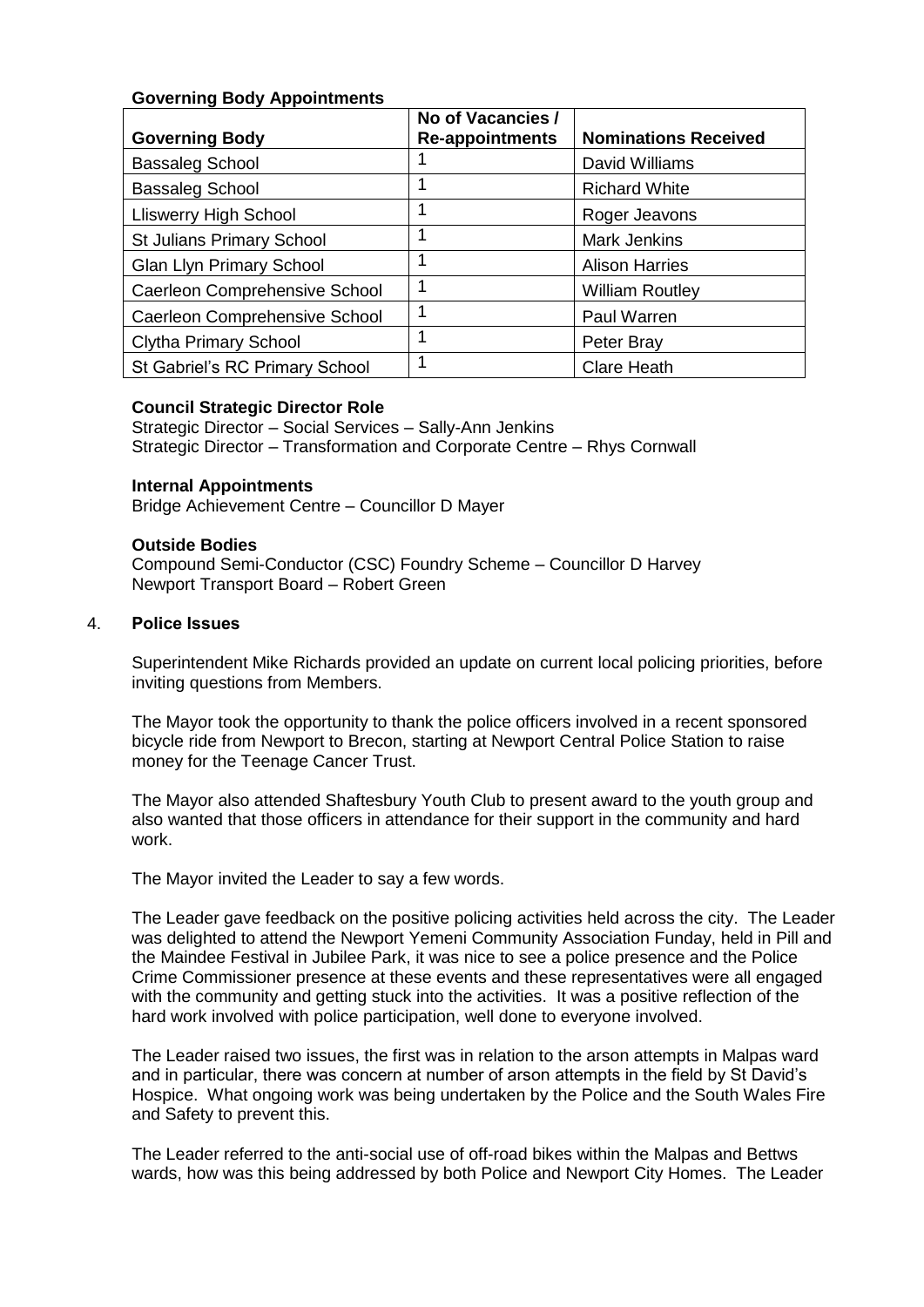recognised that it was not just the police but wanted to know what was being done and wanted assurance that there was ongoing work to combat this.

Supt M Richards assured the Leader that he would look into the arson attempt at St David's Hospice. Through the joint working with the Fire Service, Local Authority and social landlords, including the three sectors across Newport through task meetings, an update would be provided to the Leader regarding the arson attempts and progress to date.

The situation regarding the off-road bikes was being looked at with partners as mentioned above. The issues around off-road bikes were being very closely looked at in a partnership approach.

#### Questions from Councillors:

- Councillor Marshall referred to residents complaining about the speed racers, noise pollution at on the SDR and Tesco, Cardiff Road who might have moved on from Tesco, Spytty. There were also concerns about the Maesglas shops re drug use and antisocial behaviour. And with reference to the Police Twitter post regarding the rogue traders, Councillor Marshall asked whether the Police could also inform ward members so that they could also notify residents of any Police issues. The Superintendent would discuss these issues with the local team and also was aware that the Maesglas shops were an issue. The Superintendent had not seen the Twitter post regarding rogue traders but would make sure that elected members saw similar tweets first.
- Councillor Rahman thanked the police for attending Maindee Festival and was attending monthly meetings with Insp Cawley, which was very fruitful. Councillor Rahman asked what was the Gwent Police's policy on low level drug dealing as residents were concerned in the Victoria ward that nothing was being done when they reported these incidents to the police. The Superintendent assured the councillor that there was no change in policy or direction ad that there was a zero tolerance place for such activities.
- Councillor Spencer attended a Stop and Search presentation by the Police Crime Commissioner recently and asked if the presentation could be given to Newport Councillors. The Superintendent agreed that this present could be delivered via an all member seminar.
- Councillor Whitehead also referred to the arson attack near St David's Hospice and agreed with the Leader's comments and also mentioned that this occurrence did go on for quite a while. Councillor Whitehead also mentioned the removal of a gate near the canal which had caused increased antisocial activity near the hospice. The Superintendent would hold regular meetings to ensure that this was addressed.
- Councillor Harvey thanked the Superintendent for his kind words of thanks earlier and also wanted to thank Inspector Cawley who was always at the end of the phone. In addition, Councillor Harvey also gave a mention to two Community Support Officers, Robyn Hayes and Joanne Spiteri who were constantly patrolling the Alway area and looking at ways to move along the anti social behaviour, as well as putting prevention measures in place to close off 'drug alley'. Councillor Harvey did try the 101 number over the weekend but was on hold for an hour and in the end dialled 999 to report an incident. Councillor Harvey also wanted to mention Chief Inspector Sarah Greening who was on leave but was on the other end of the phone doing excellent work. There was a spate of motorbikes and bicycles being stolen and set alight, Councillor Harvey knew the perpetrators and would report these to Inspector Cawley. The Superintendent thanked Councillor Harvey for her thanks and feedback.
- The Deputy Leader thanked Inspector Cawley who provided monthly updates via Teams, which were very informative. Councillor Jeavons referred to Pontfaen Shops, where litter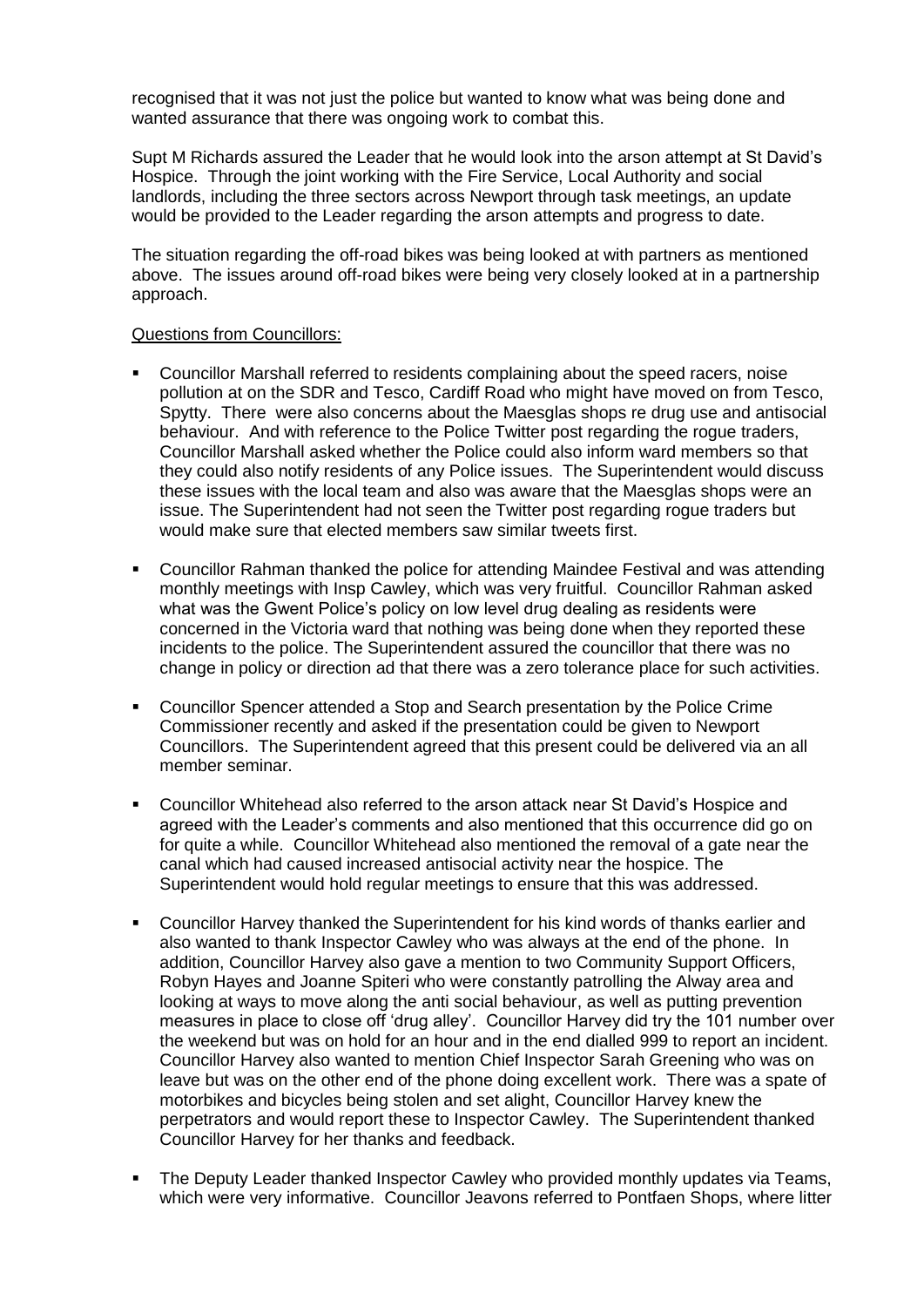bins were installed to prevent littering. Councillor also requested extra patrols by the police to address the antisocial behaviour. The Superintendent was aware of the anti social behaviour at Pontfaen Shops and would provide the resources to address this issue.

# 5. **Notice of Motion: Edinburgh Declaration of Biodiversity**

# **The Leader Presented the following Motion to colleagues and reserved her right to speak later in the debate:**

We Newport City Council **call upon** Parties to the Convention on Biological Diversity to:

- 1. Take strong and bold actions to bring about transformative change, as outlined in the IPBES global assessment report, in order to halt biodiversity loss.
- 2. Recognise the vital role of subnational governments, cities and local authorities, in delivering the 2050 vision of the post-2020 global biodiversity framework, and the 2030 mission as set out in the Zero Draft document; and to explicitly place that recognition throughout the framework text, including the monitoring framework for the goals and targets.
- 3. Support the adoption at COP15, of a new dedicated Decision for the greater inclusion of subnational governments, cities and local authorities within the post-2020 global biodiversity framework; that builds upon and renews the Plan of Action on Subnational Governments, Cities and Other Local Authorities for Biodiversity (2011-2020) as endorsed under Decision X/22*;* and that significantly raises ambition for subnational, city and local implementation of the post-2020 global biodiversity framework throughout the next decade.
- 4. Establish a multi-stakeholder platform that ensures representation of subnational governments, cities and local authorities to support the implementation of the post-2020 global biodiversity framework.

We, Newport City Council **stand ready** to meet the challenge of delivering, alongside Parties, the post-2020 global biodiversity framework, and play a stronger role in the implementation of the framework through a renewed and significantly stepped-up Plan of Action for subnational governments, cities and local authorities for the coming decade, and

That this Council resolves to support the Edinburgh declaration on biodiversity and authorises the Leader to sign the declaration on behalf of the Council.

The motion was seconded by Councillor Hughes, who also reserved his right to speak.

No amendments were proposed.

Comments on the motion from Councillors:

 Councillor Lacey informed colleagues that as the cities biodiversity champion it would be remiss of her not to speak in support of this motion today.

Newport was rich in both marine and terrestrial ecosystems and as elected members of this city it was their duty to do all they could to protect them.

Whilst the work carried out to make Newport a bee friendly city was vast and very successful it was not enough on its own.

The Council needed to work collaboratively with others to protect and enhance biodiversity, sharing best practice across these regions and taking forward bold and innovative action which would result in mutually beneficial outcomes for generations to come.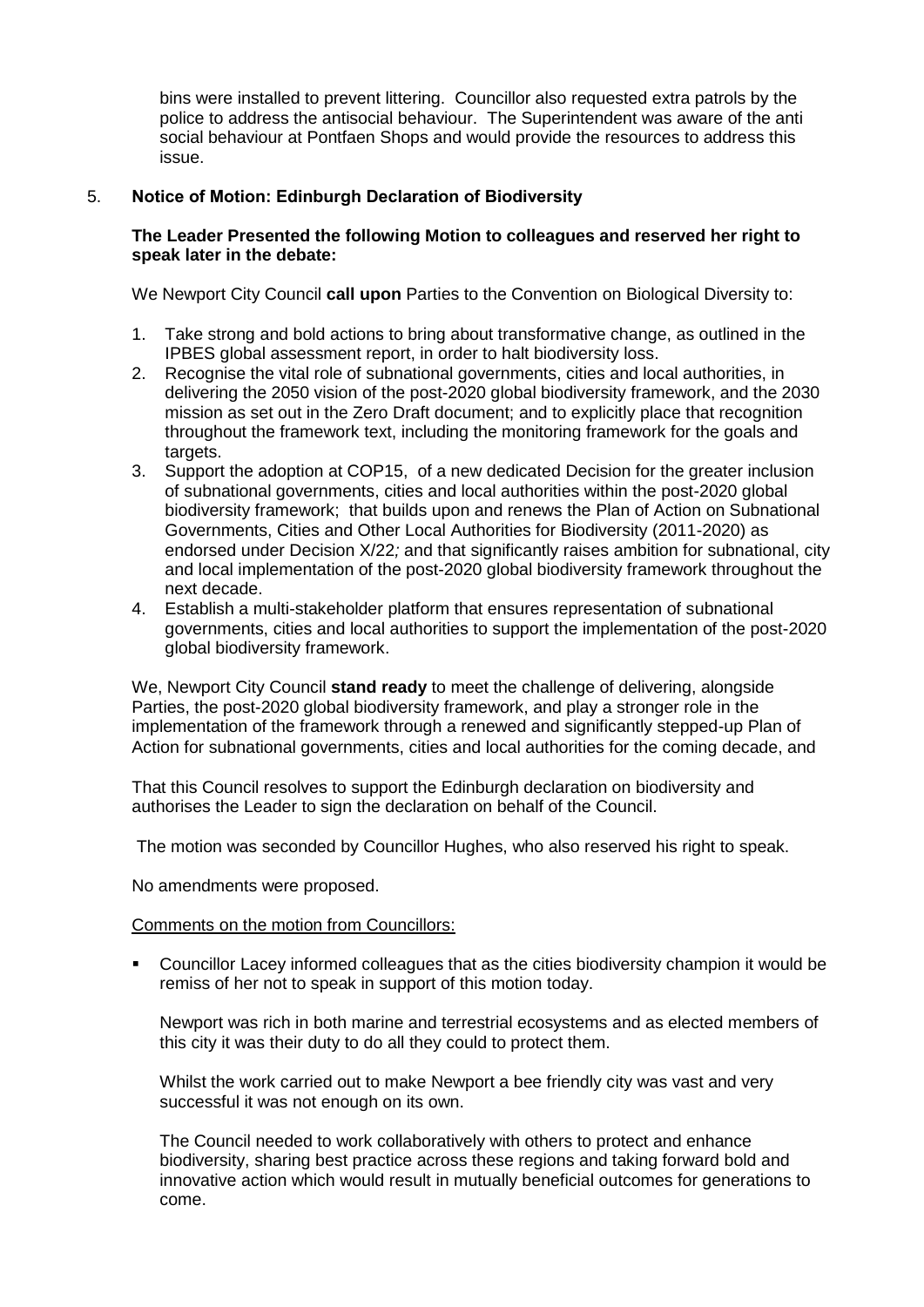- Councillor Truman supported the motion to improve and preserve the environment.
- Councillor Whitehead supported the motion and agreed that biodiversity was very important and mentioned the increased reporting of Himalayan balsam that strangled the brook in Bettws and hoped that this would be addressed as part of this motion.
- Councillor M Evans informed colleagues that the Conservative group would support this motion, as well as supporting previous council initiatives such as the Bee Friendly motion that was brought to Council previously. Councillors needed to sing from same hymn sheet to tackle climate change at local level and should therefore support biodiversity like the rest of the world. Councillor M Evans therefore supported the motion.
- Councillor Hughes advised that this motion shared our deep concern about the significant implications that the loss of biodiversity and climate change had on our livelihoods and communities and that it impacted on every aspect of our lives.

Already we could see the impact almost daily on news headlines.

The world response thus far has been insufficient we must not look back at missed opportunities following Glasgow as happened with Paris.

By passing this motion the Council acknowledged that it must build on the good work already being done in the region by the Welsh Government, Councils and community groups.

In Newport we were determined and ambitious to address these difficult challenges and not pass on problems we had created to our children.

Newport's ambitions must be green because we had no other choice. If our children were to avoid having their futures dominated and blighted by the negative impact of climate change.

We depended on nature for our health, happiness and prosperity. Protecting our natural environment meant preserving it for our future generations and must maintain a healthy ecosystem and healthy environment.

The Gwent Levels that acted as a lung for our region. Life there was coming back to favourable standards thanks to amazing work by the Levels Board, RPSB and volunteers. 27km of open field ditches were restored and rarer species of wildlife was returning like the shrill carder bee.

Councillor Hughes asked colleagues to support this motion in their capacity as community leaders to put the environment first. As a united Council we could show that we cared and that we were positive about transforming and saving our natural environments.

 The Leader thanked all colleagues speaking in support of the motion. Some examples of the ongoing work with support from partnerships across the city included PSB, Lysachts Community Garden, Woodland Roots, Green and Safe Spaces Network, Green Caerleon, Maindee Unlimited, Pride in Betws and many other groups across the city. Communities were working hard to maintain the biodiversity within Newport. It was critical that we continued this hard work and why the motion was essential to do in order to maintain this. The WG was the first parliament in the world to declare a nature emergency. The Leader shared a letter with colleagues from the Bumblebee Conservation Trust, which commended the council on their contribution to maintaining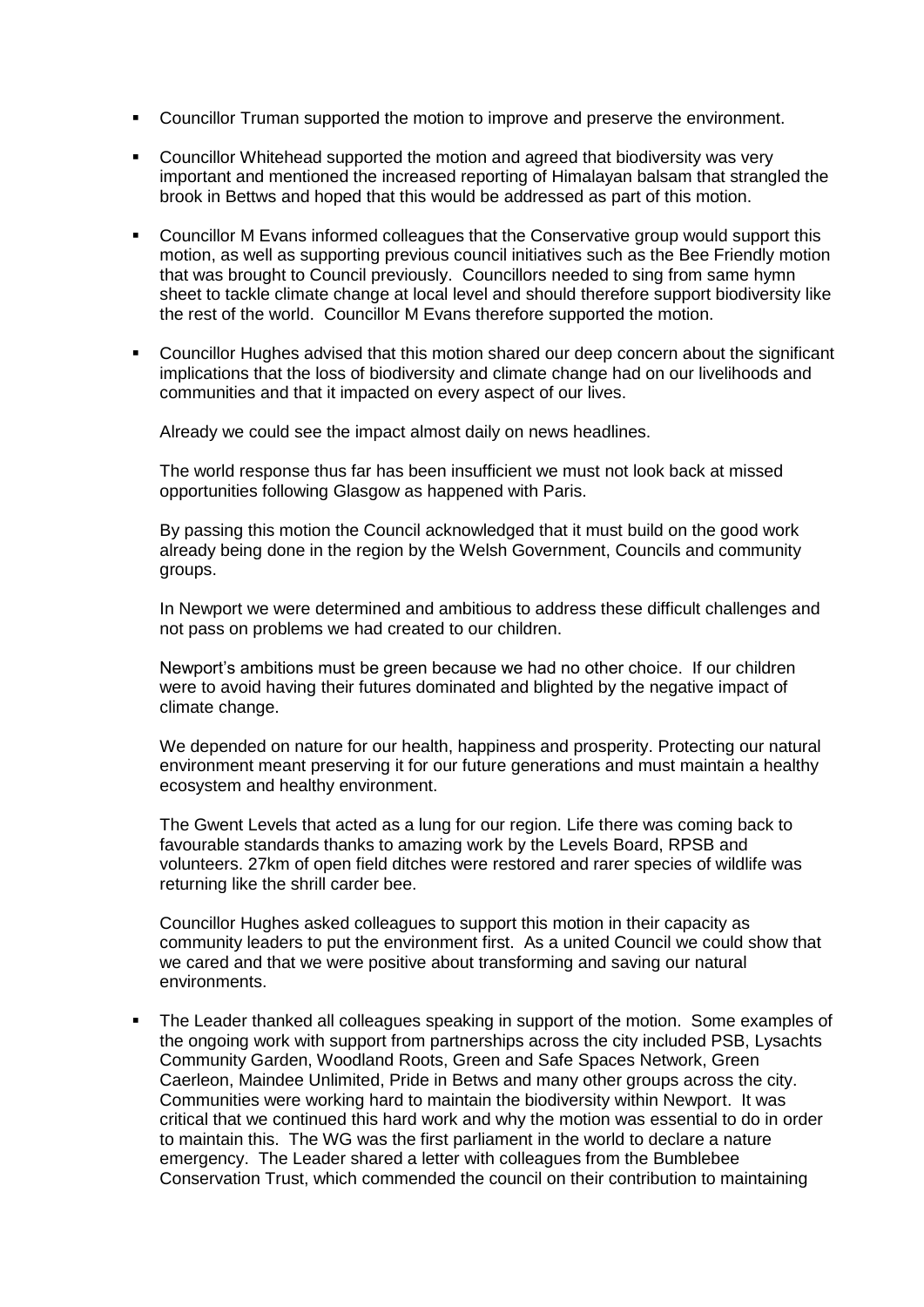the bee habitat within Newport. There were so many actions that Newport residents could take as well as a strategic commitment, which would go far into the future.

# **Resolved:**

The Motion was unanimously carried.

# 6. **Scrutiny Annual Report 2020-21**

Councillor Lacey was pleased to present the 2019/20 Scrutiny Annual Report to Council.

Scrutiny is a function of Councils in England and Wales and was introduced by the Local Government Act 2000, creating separate Cabinet and Scrutiny functions in Local Authorities. The role of scrutiny was strengthened with the passing of the Local Government (Wales) Measure 2011. This Act requires the Committee to report annually to the Council on the work that it has carried out in the past 12 months and its future work programme. Since the introduction of the Wellbeing of Future Generation Act, Scrutiny also has a statutory role to scrutinise the work of the Public Service Boards.

The underlying principle of Scrutiny arrangements is to ensure that the decision-making process is open, accountable and transparent.

The scrutiny function at Newport City Council is performed by four scrutiny committees. These committees are made up of Elected Members who are not part of the Council's Cabinet, along with co-opted representatives. These are Performance Scrutiny Committee for Place and Corporate, Performance Scrutiny Committee for People, Performance Scrutiny Committee for Partnerships and Overview and Management Scrutiny.

The purpose of this report is to apprise Council and other interested parties of the role of the scrutiny committees, and their work during the 2019/20 municipal year.

The annual report covers the period from May 2019 to April 2020. The Report highlights the important work carried out by Scrutiny during this period, despite the disruptions caused by the Covid-19 lock-down restrictions. The reporting period was challenging, with fewer meetings held in the first six months than usual, due to resource being focussed on the Council's response to Covid-19.

Despite this unprecedented event, the Performance Scrutiny Committees for Place and Corporate, and People have scrutinised performance including how the Council have adapted and responded to the challenges faced by services and communities due to the pandemic.

Both Committees have also received reports on the Cabinet's responses to the Recommendations the Committees previously made to the Draft Budget proposals, as part of Scrutiny's remit of measuring and assessing the Authorities impact and value.

Other reports considered include reports on Active Travel, the Youth Justice Service and Enforcement of COVID Business Restrictions.

The Performance Scrutiny Committee for Partnerships considered the Wellbeing Plan Annual Report presented by the Public Services Board and submitted their comments to be shared with the PSB.

Similarly, the Committee also scrutinised the performance against the Wellbeing Plan 2020- 21 and submitted their comments to the Public Services Board for consideration. Health Board and Education Service partners presented a proposal for the transformation of Mental Health Services, and their Business Plan 2021-22 respectively, to the Committee for consideration and comment.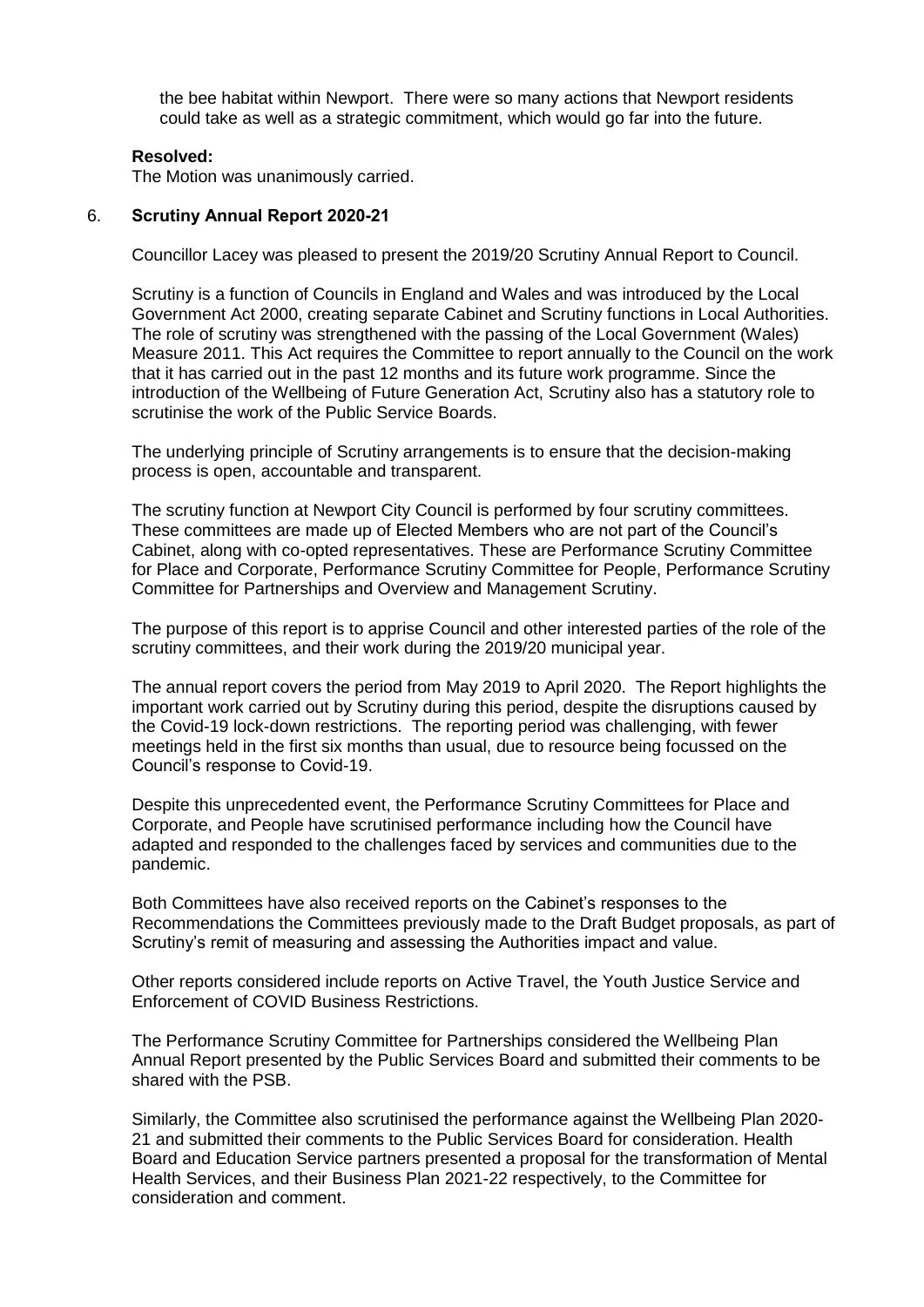Actions planned for the reporting period were impacted by the pandemic, however Councillor Lacey was pleased to report that training for scrutiny members on the Wellbeing of Future Generations (Wales) Act was carried out to understanding and consideration of the Act when undertaking scrutiny activity.

Councillor Lacey looked forward to Chairing the Overview and Scrutiny committee for the remainder of the Municipal year, working alongside committee members in ensuring that they provide an objective and productive challenge to the decisions of the local authority. She took the opportunity to thank her scrutiny colleagues and Cabinet Members, Officers of the Local Authority and partners for their continued support.

The Leader seconded the report.

#### **Resolved:**

Council agreed the content of the annual report as a basis for the work of the Scrutiny Committees in the coming year.

# 7. **Questions to the Leader of the Council**

#### **Leader's announcements**

#### **Fflecsi bus service**

Over the summer we were delighted to see the expansion of the Fflecsi bus scheme across the city.

Following the success of the first fflecsi pilot in Wales which launched in Rogerstone and St Julian's, a partnership between the council, Transport for Wales and Newport Bus meant a fleet of nine brand new buses were now serving the whole of Newport.

The fflecsi buses were improving access to public transport and enable residents to make a much wider range of journeys from early morning until late in the evening. Another step forward in our commitment to be a greener city.

#### **Face to face services**

Following a very challenging year for delivering key services, the Leader was very pleased that a number of face-to-face services had now resumed.

Newport City Council's contact centre staff were now working from a temporary home at the Riverfront with appointments for residents with queries relating to housing, housing benefits, council tax and appointees available.

However, in line with Welsh Government guidance, council staff would continue to work from home wherever possible and we urge the use on our online and telephone services for the majority of queries.

Our longer-term plan was for these services to move to Central Library and Museum, right in the heart of our city centre.

#### **Freedom Parade**

At the last council meeting, we were proud to award the Freedom of the City to the Royal British Legion in recognition of the role it played for the armed forces community for 100 years.

On Thursday 28th October we would formally mark this with as Freedom Parade through the city. The Leader wanted as many people as possible to get involved to help show our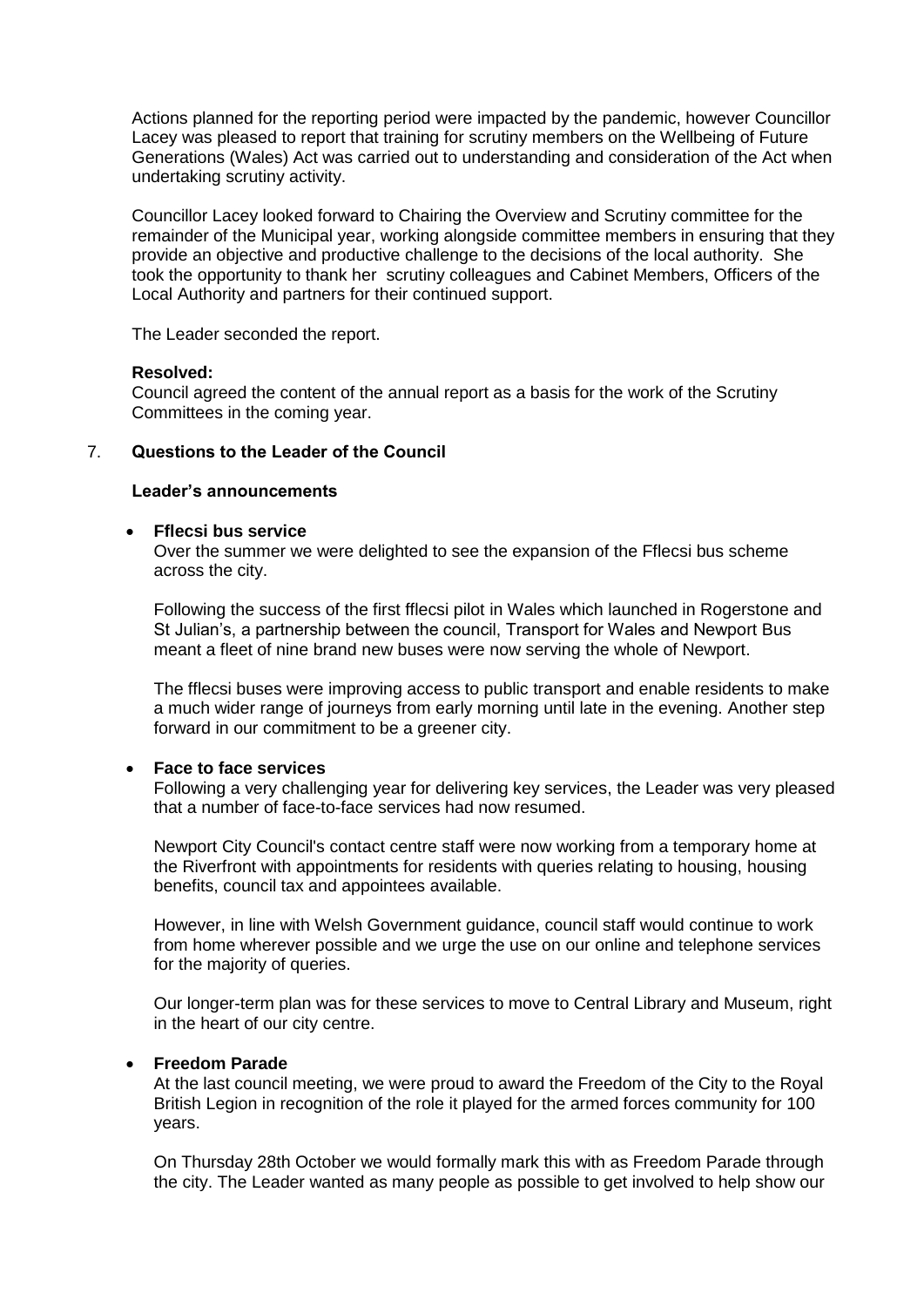appreciation of this amazing organization. The Leader asked those present to add the date in in their diary and look out for further details close to the time.

### **HMS Severn**

And continuing the military theme, we were also honoured to have HMS Severn, formerly re-affiliated with the city.

The ship last berthed at Alexandra Docks and exercised its Freedom of the City in late 2017 prior to its planned decommission.

However, due to Brexit, the Royal Navy did not sell HMS Severn, but decided to keep and re-commission her – she's even had a new coat of paint!

She would be returning to the city in November and representatives would be joining us for the Remembrance Parade and service. We look forward to welcoming the ship, her Captain and crew back to the city.

#### **Leisure centre planning**

The Leader also reminded those present that the planning application for the proposed city centre leisure centre was now open for consultation and can be viewed on our online planning portal.

There had been an excellent and positive response to the original consultation – and the comments of our residents and partners are so important in this process.

It was expected to go before a full planning committee later this year when a decision would be made.

If given the go ahead it would be built to the highest possible environmental and sustainable standards and would be a purpose-built centre, with modern facilities, located on a key riverfront site.

#### **Questions to Leader**

#### Councillor M Evans:

Why did the Leader announce the Newport's Bid for City of Culture with a press release, without taking a formal decision through Cabinet, without consulting with residents or the opposition of political parties?

#### Response:

The Leader advised that at this stage, it was only an expression of interest in the competition and that 19 other cities had also expressed an interest in the competition and therefore there was no requirement for a formal decision to apply for an expression of interest in a competition. The Leader was however delighted with the feedback from the creative community in Newport as well as elected members across the regions and our partners in neighbouring councils who also shared in our support of an expression of interest.

#### Supplementary:

Councillor Evans repeated his question as above and mentioned the Conservative group had always consulted with the present Administration on all its decision making. Councillor M Evans said that the present administration acted as a one-party state rather than a democracy. The Conservative group would put their weight behind this expression of interest but felt it was a shame that the conservative group were not considered as part of the democratic process.

Response: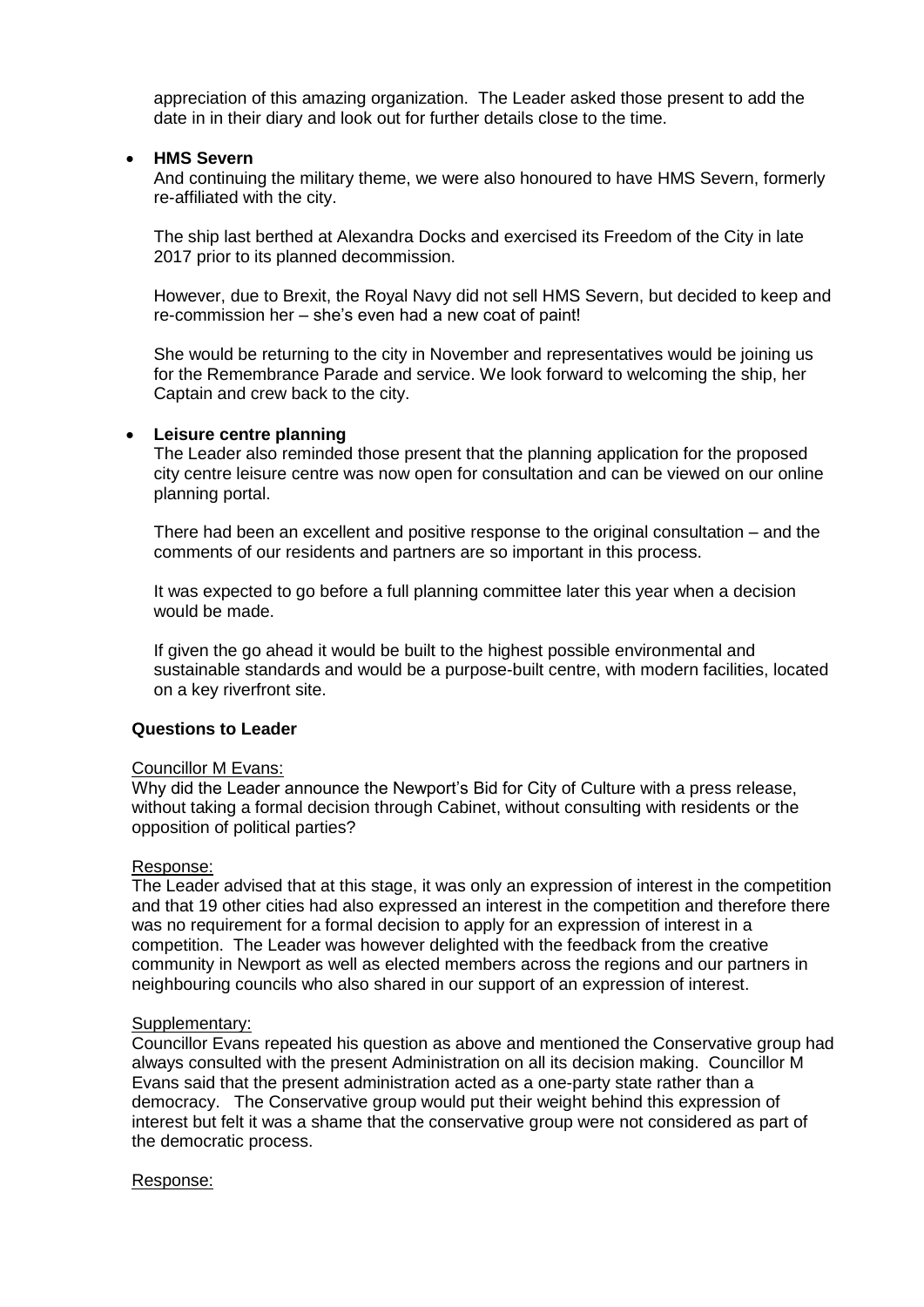The Leader suggested that if Councillor M Evans and any other interested parties wanted to gauge the level of interest in the competition, they should look at the supporting letters that were made available on council website which representative a range of groups and individuals across Newport.

#### Councillor Whitehead:

With regard to the unfortunate trend of speeding on the SDR bridge, did the Leader engage with Capita to run a health and safety review and if so, could the Leader update the council.

#### Response:

Leader advised that Capita was commissioned to undertake a review but did not have information to hand however would provide a written response.

#### Councillor Carmel Townsend:

Did the Leader believe that the 10% HMO threshold in more densely built inner city areas compared to 15% elsewhere was fair, or should Newport be looking at a far lower threshold for such areas where parking demands and other concerns were much higher.

#### Response:

Limits on HMO densities are part of our Planning guidance and are an indicator of what may be acceptable. The thresholds are in fact 15% within the inner core built up area, and 10% elsewhere but I would remind you that all applications are determined on their own merits and subject to assessment in their individual contexts. Well managed HMOs can provide accessible and affordable accommodation for a range of different residents and can integrate well into our communities. Our planning guidance is there to ensure that concentrations of such uses do not result in adverse impacts on our communities and as a former member of Planning Committee you are aware that applications were carefully considered and detailed justification provided for the decisions made. Many of the decisions to refuse permission are challenged at appeal for the reasons you mention, but evidence to support these concerns has not been available and we have been unsuccessful in defending such challenges. The Chief Planning Inspector also provided Planning Committee with some training on HMOs and this was useful for Committee Members when considering what would be when it came to the actual impacts of proposals.

# Councillor Hourahine:

Could the Leader inform Council on how much the rise in National Insurance would cost the Local Authority and taxpayers in employment contributions.

# Response:

The Leader mentioned that the question referred to the UK Government announcement regarding the increase in NI contributions to fund health and social care. A discussion took place the previous week at the WLGA meeting with Leaders. From April 2022 there would a contribution increase of 1.25% on employees and employers. This in effect meant a 2.5% increase on employment earnings. This would affect people in work and over employment age. Institute for Fiscal Studies (IFS) commented on this and advised that the combination of these factors made this unnecessarily complicated and that a simple increase in income tax would have been preferable. From April 2023 this contribution will no longer be NI based but would be part of a newly named tax called the health and social care levy. What it meant for NCC as an employer and for the residents of Newport was that because it was NI based the majority of payment would be met by those of working age. This meant that the increase created an annual £47M annual funding pressure for Local Authorities in Wales. This would place a significant cost on Newport taxpayers which was estimated at around £825 per year or Council tax rise of 1.5% to make up for the shortfall.

#### Supplementary:

Could the Leader break this down to individual households in Newport.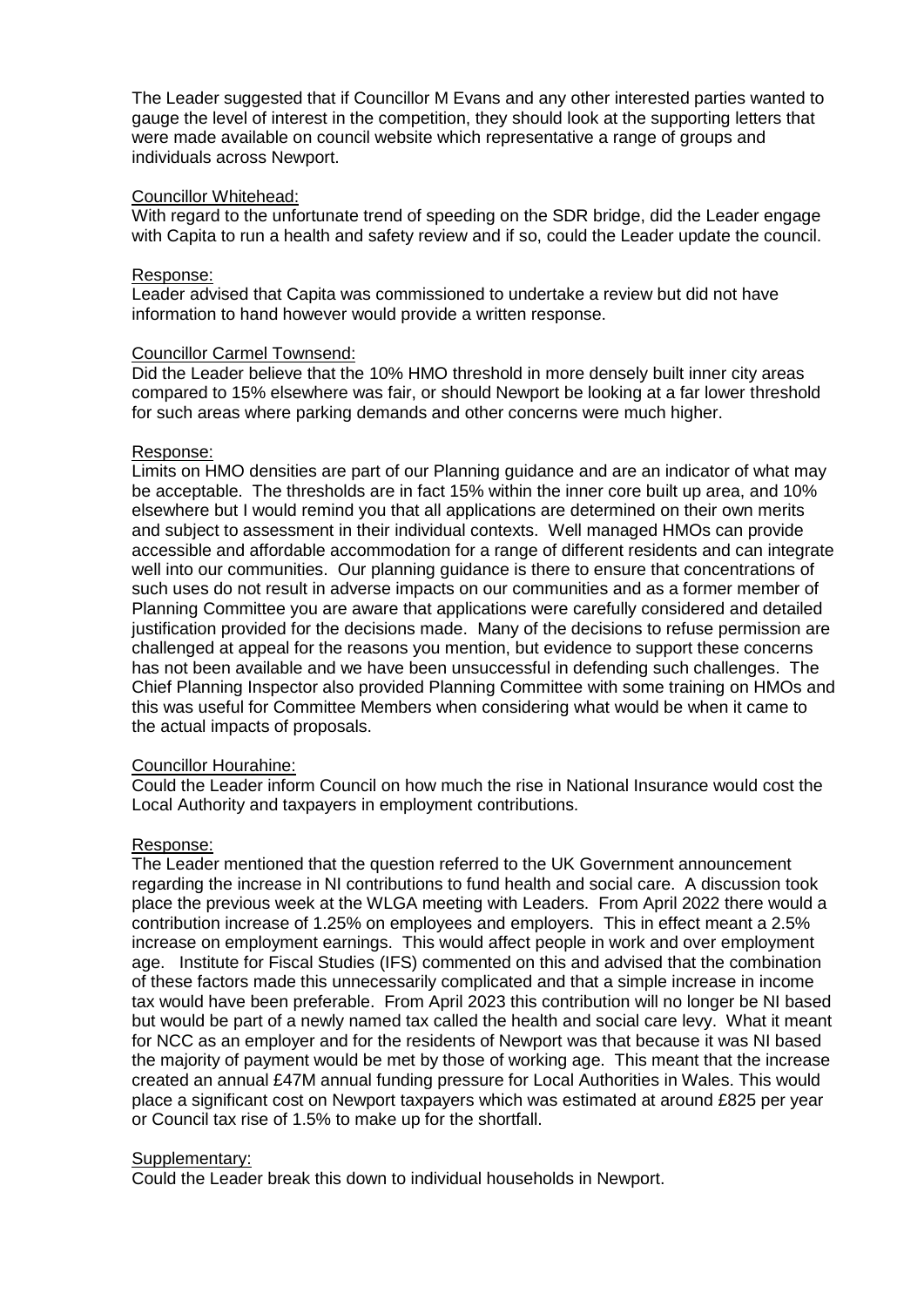#### Response:

The Leader mentioned that the WG had put aside £40M to support social care which was welcomed. However, additional funding from central government was not available and there were no plans to reform social care. This would impact 16,000 households with the additional withdrawal of universal credit, leaving households £1K worse off per year.

# 8. **Questions to the Cabinet Members**

There were four written question to the Cabinet Members:

#### Question 1 – Cabinet Member: Social Services

#### Councillor J Watkins:

Could the Cabinet Member please explain the Policy and the rationale behind it covering applications for a disabled parking bay for those suffering disability and needing the support of this facility.

Does the Cabinet Member consider it fair and meeting the needs of those needing to apply and what would be his/her views in terms of the Policy being discriminatory.

#### Response:

The provision of a Disabled Parking Bay followed a clear pathway with the policy and process available to all.

The policy and process to support the provision of a disabled parking bay had previously gone through a democratic process, which included a review of how the provision could be managed that would target those most in need within a set budget and allow for the services involved to schedule and manage the work required.

The applications for a parking bay have historically and under the current system consistently been oversubscribed and had not always been provided fairly. We recognised that the current system may not meet specific requirements from all individuals but there was no one system that would be able to meet all eventualities and the current process addresses fairness and ensured all requests were met using the established and agreed criteria.

The current policy and process allowed for a single yearly cohort, which included a threemonth window of opportunity for those who presented as meeting an initial threshold to make an application for consideration. The reason for this system was to ensure the process was open fairly to all rather than being a 'first come first serve' service every year.

The streamlined approach that was now applied enabled us to review applications fairly and equitably so those most in need are considered for a heavily oversubscribed service. An ability to apply on an ad hoc basis or outside of the agreed criteria throughout the year would undermine an equitable approach. There were inevitably on occasion cases where urgency posed a challenge but in trying to ensure a fair and reasonable distribution of resources this was the most judicious use of resources and process.

The streamlined process allowed for City Services to manage the legal requirements which were costly and took time to implement. An ad hoc approach would be very difficult to manage against the background of the legal requirements and would increase overall costs plus potentially increase the time frame for a bay to be provided.

A single cohort application framework enabled an optimum use of a set budget and thus allowed for the provision of more bays. Processing a single bay at a time would significantly increase costs and therefore reduce the number of bays that could be provided overall.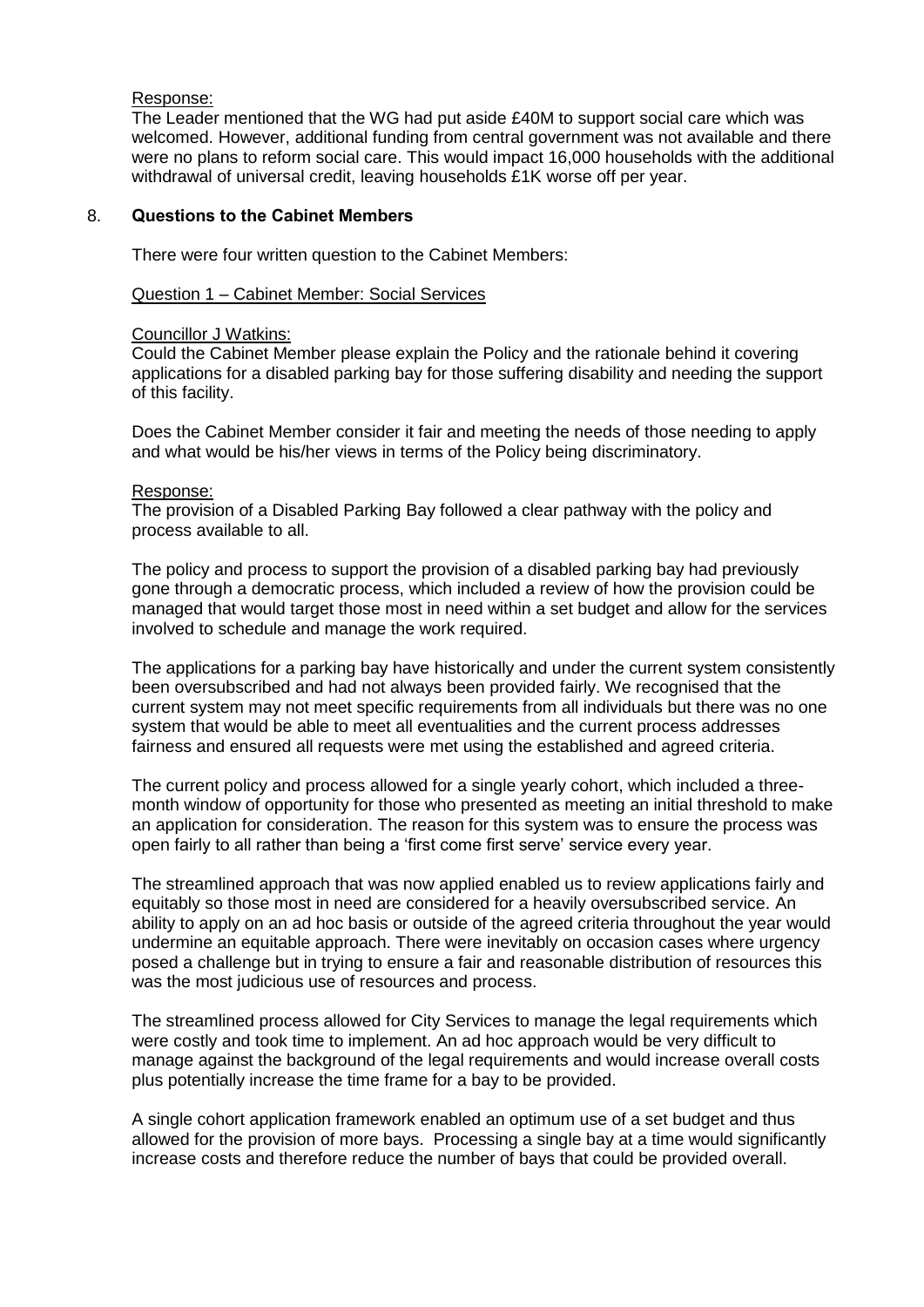Using this process we could coordinate more effectively removal requests against applications.

The provision of a bay was not a simply process of marking lines on the road, there were strict legal requirements involved with a Traffic Regulation Order which did not support a quick turnaround and was a high cost. The service cannot therefore be provided as an urgent and immediate need or on a short-term basis.

The policy and process was formally agreed through the democratic process and whilst it was recognised the current process may not be agreeable to all, we were striving to meet requirements in the most effective, efficient and fair way possible.

The provision of a parking bay was not a statutory service and the process in place therefore did not contravene any legislation. Newport City Council was committed to be providing a service within all the requirements but in order to offer an equitable this needed to be within the agreed process.

It was important therefore that when people make enquiries about the process that they were advised appropriately to reduce any level of expectation.

#### Supplementary Question:

Could Cabinet Member state on whether he felt that the policy supported the local authority rather than supporting a person with a disability.

#### Response:

Councillor Cockeram had been passionate about supporting disabled parking bays for people throughout the years. We could only do what we could to manage to provide funding through the safety at home grant and need based assessment. The council was doing all they could with the money available. Disabled parking bays where not a statutory requirement and most authorities did not provide this. It was difficult to put parking bays in places such as streets with terraced housing, where neighbours may object, however those with blue badges could double park outside a house.

#### Question 2 – Deputy Leader/Cabinet Member: City Services

#### Councillor Mogford:

On the 16th April 2021 The South Wales Argus reported on the litter situation in Newport [https://www.southwalesargus.co.uk/news/19265515.newport-updated-dramatic-rise-fines](https://www.southwalesargus.co.uk/news/19265515.newport-updated-dramatic-rise-fines-litter-fly-tipping-city/)[litter-fly-tipping-city/](https://www.southwalesargus.co.uk/news/19265515.newport-updated-dramatic-rise-fines-litter-fly-tipping-city/)

Cllr Jeavons was quoted in that article saying litter and fly-tipping is created by "irresponsible individuals and the end result is a significant negative impact on our communities and a burden on council resources". end of quote.

From a low base of prosecutions in 2019 and 2020 (seven and 61 respectively) it was claimed that in 2021 prosecutions had now risen by over 700%

Could the Cabinet Member update the council on the latest situation in the ongoing battle against littering, including:

- What are the current number of successful prosecutions for 2021?
- Has the burden on council resource increased or decreased?
- Where are the current litter 'hotspots' in the City of Newport and has that changed since April 2021

# Response:

Tackling litter and fly tipping remained a priority for the Council, and even with all the issues and restrictions over the last 18 months, we saw an increase in action taken.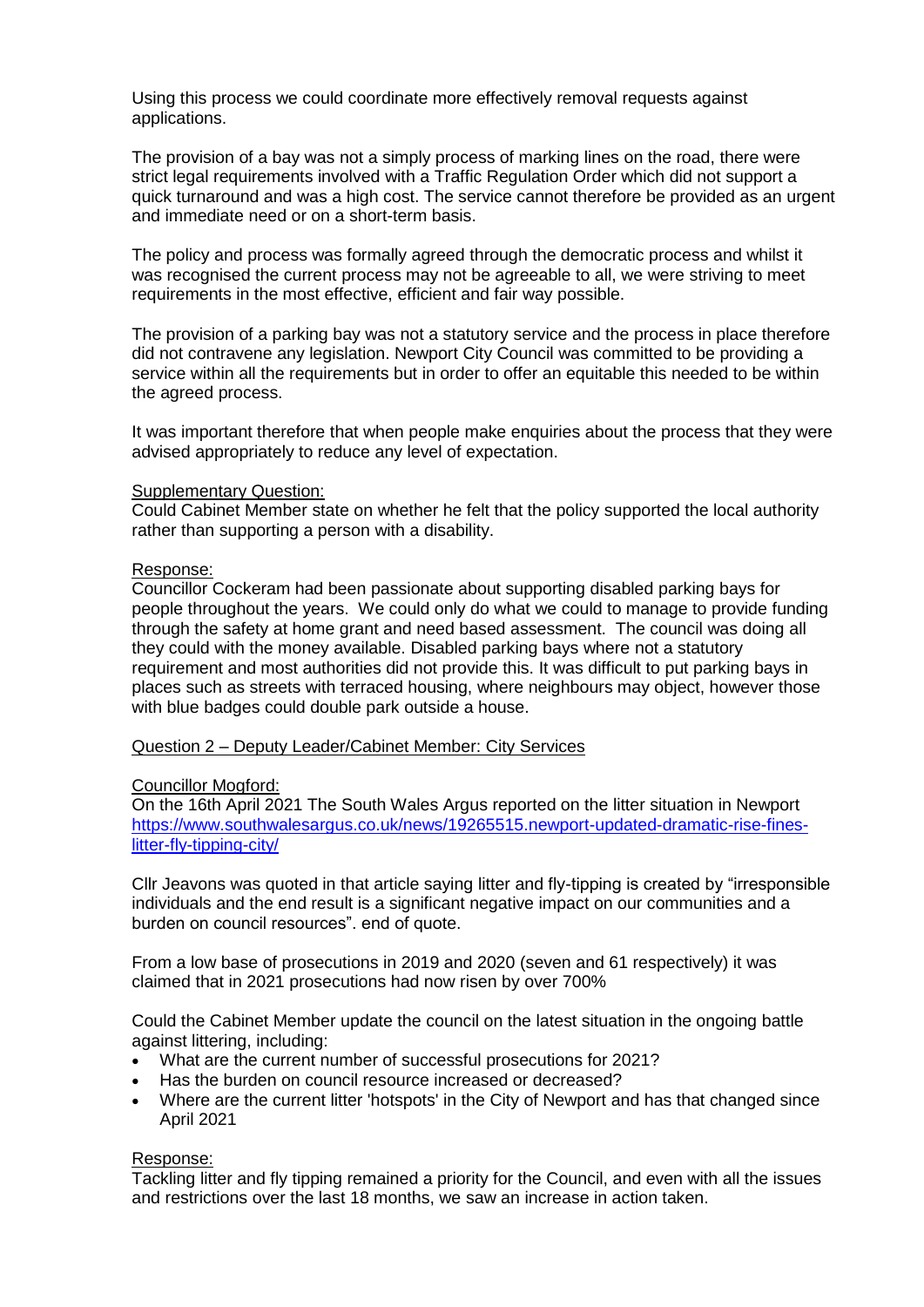The latest figures we have for this year was 25 FPNs for either littering.

Regarding prosecutions, there was a huge backlog caused at courts by the pandemic, but in the past two months we had six cases heard at court, there were also another 26 cases with dates given for hearing at court in the next three months.

We also had 15 investigations ongoing

A major covert operation at the old LG access road, which was a hotspot for the last 20 years, resulted in a number of prosecutions, with some further court cases pending.

A number of other covert operations were ongoing across the city, but for obvious reasons would not be providing the locations.

In terms of litter, this administration was on track to double the number of litter bins across the city by the end of this year.

Supplementary:

The 'road to nowhere' which was the old LG Access road on the west side of Newport was not in use and was used very heavily for fly tipping. How would the fly tipping be removed?

#### Response:

The Deputy Leader reiterated that there were covert operations in place and that the old LG Access road was part of this and therefore no information could be provided at this time.

#### Question 3 – Deputy Leader/Cabinet Member: City Services

Councillor Mogford:

The South Wales Argus reported on the 3 September 2020 an article on flooding

"Why Newport flood risk plan won't be published' <https://www.southwalesargus.co.uk/news/18694120.newport-flood-risk-plan-wont-published/>

In that article it was claimed that 'more than half of Newport has been identified as being at risk of flooding in a new council plan'

However, the actual plan will not be disclosed to the public even though 'Flooding is currently considered to be the greatest risk of an emergency occurring in the NCC area.

Also, four new flood risk areas have been identified

- Maindee
- Crindau
- Duffryn
- Lliswerry

In addition, most council wards will be affected by the plan due to the vast coverage of the flood risk.

Could the Cabinet Member give an update as to what measures have and will being taken in line with plan since it's sign off and how this tied in to the Section 19 report that has also been mentioned several times in full council. Could the Cabinet Member also give an update as to how the plan will have a positive impact on the Langstone Ward which amongst many other wards was severely affected by flooding at the end of 2020.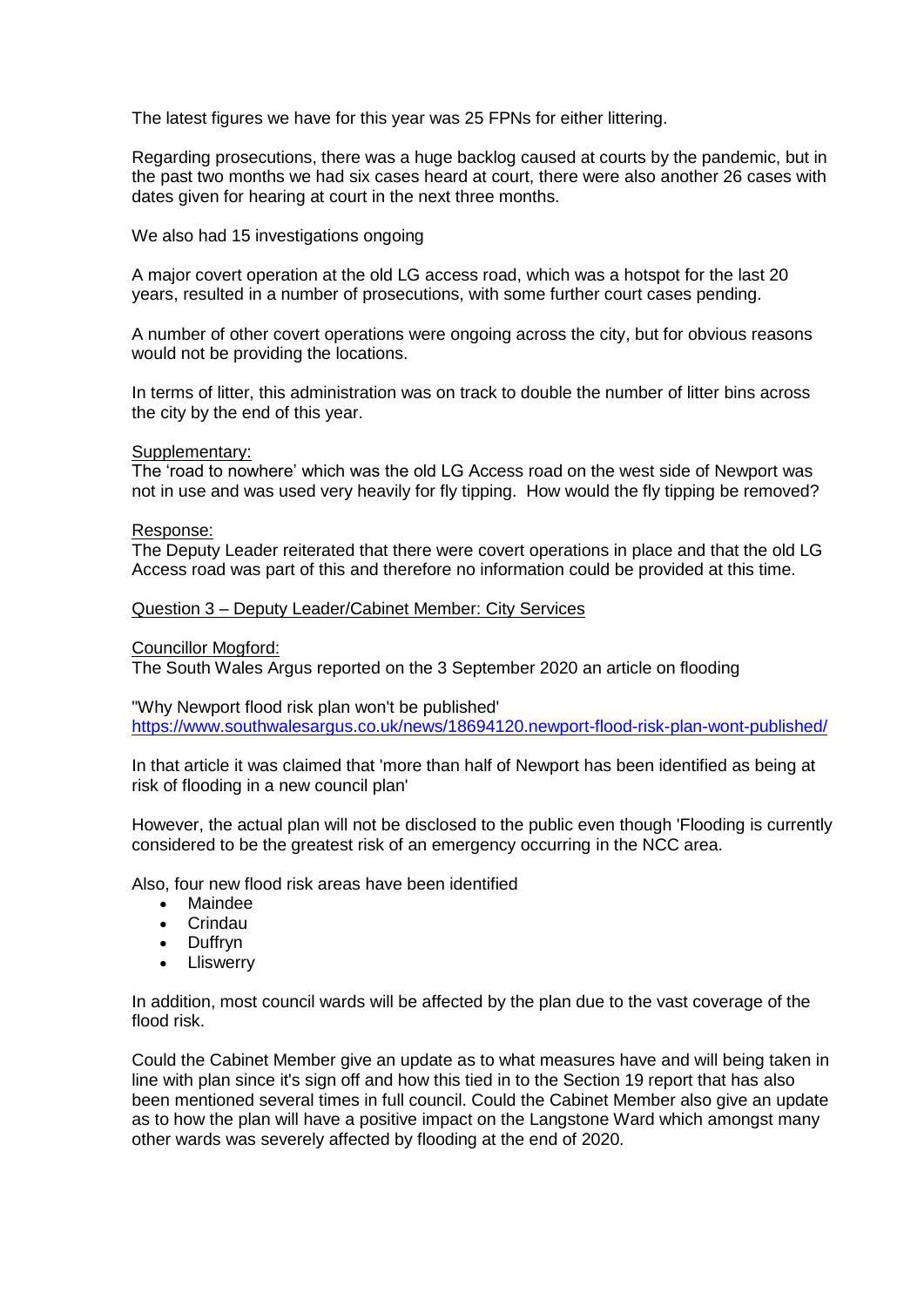#### Response:

The council had a statutory duty to produce a plan making sure it had the appropriate arrangements in place to respond to flooding incidents in the city.

It was a UK government requirement that this plan was classified as "official sensitive", due to commercial and security reasons as the plan contains information such as reservoir mapping

However, all the information that was essential for the public to know was well documented and in the public domain and that included the flooding risks in the city as well as the responsibilities of all the agencies concerned.

The four new flood risk areas identified within the plan were informed by Natural Resources Wales as part of their communities at risk register. The Council was waiting for the data indicating the extent of the flood risk from the NRW and receipt of this work would commence to evaluate the severity of the flood risk and this would inform our planning and flood risk strategies going forward.

As previously mentioned, a section 19 report covered the conclusions of investigations by the various relevant authorities and will be published once complete.

#### Supplementary Question:

Could the Cabinet Member provide an update on the sandbags that were strategically located within Newport.

#### Response:

Suitable locations were found Deputy Leader had received approval form the residents on where to place these sandbags. Work was ongoing and as soon as more sandbags were received work could proceed.

#### Question 4 – Cabinet Member: Licensing and Regulation

#### Councillor Mogford:

Pollution and the environment is devolved to Wales, and the Welsh Government has been keen to encourage the use of public transport

A Welsh Labour Government member has been quoted admitting "Every year, across Wales, air pollution contributes to almost 1,400 early deaths and costs the Welsh NHS almost £1 billion.

"We know that for some, even a short-term spike in air pollution can affect their health whilst long term exposure also increases your risk of developing conditions such as heart disease, dementia, lung cancer, diabetes and more." Going on to say "Cutting a reliance on cars was central to improving Newport's air quality, and pointed to measures in the Burns Report, which set out a series of ways of improving transport around the city after the M4 relief road was scrapped, as a way of doing this.

Seeing the effect of the queues on the M4 from a vantage point in Langstone and the associated spill over onto the local roads as a result, this is only exasperating the situation. At the same time there appears to be no solution to stop this happening week after week, month after month, year after year.

Could the Cabinet member update the council on where are the worst areas of air pollution in Newport and what actions are being taken to reduce the ongoing traffic issues and the number of deaths in Newport associated with the poor air quality